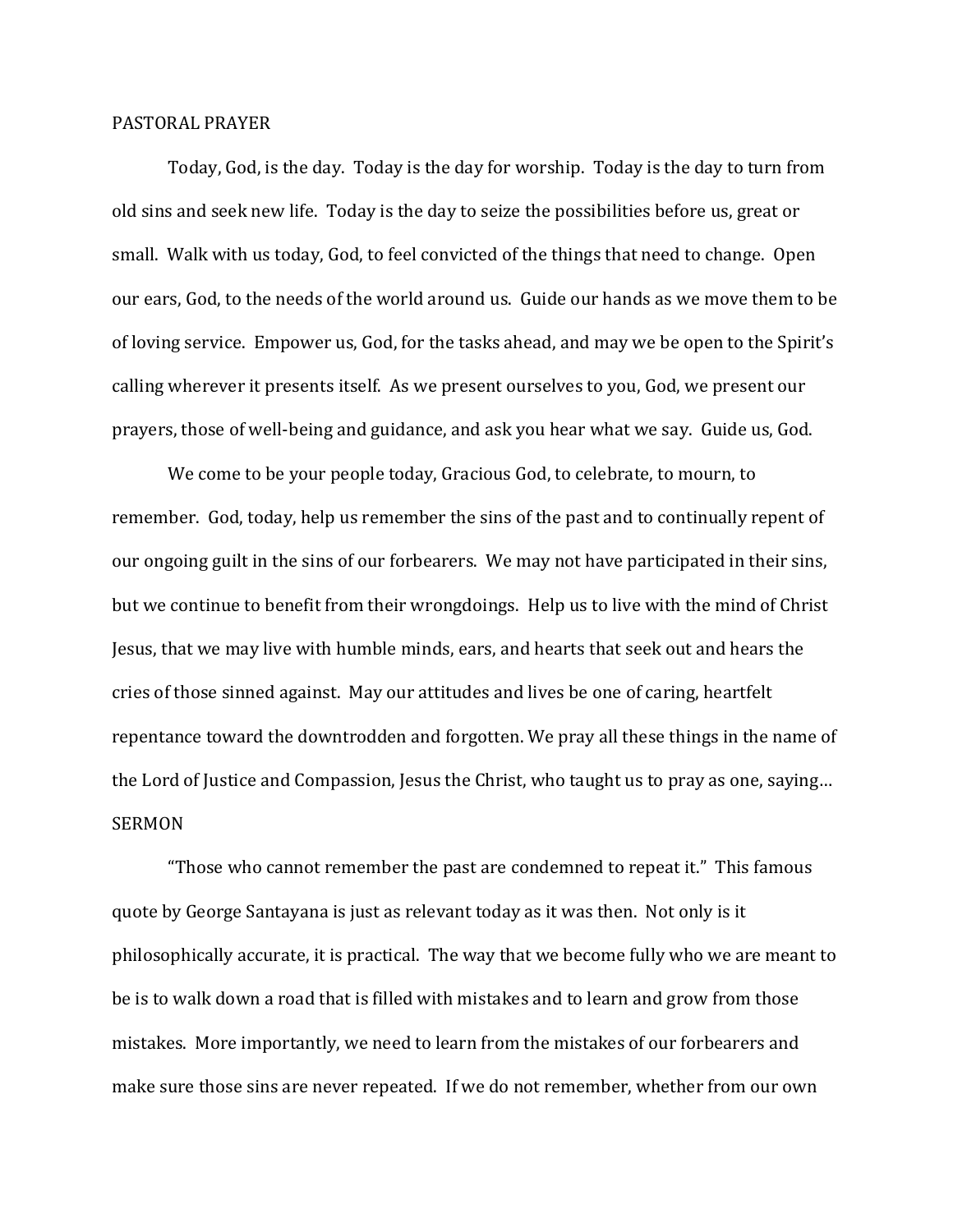personal mistakes or from the larger mistakes of history, we will fall into the same old traps. We will be condemned to live the same mistakes again, and those can be disastrous. The consequences for us and for all of God's creation can literally last for generations.

 Now that the summer is over, and we've all come back from our vacations, and we're getting into a fall groove, it's time to look back to and process the events of Annual Conference. Annual Conference is a great time to meet with fellow lay people, clergy, and our conference leadership. But this year, there was more. It was certainly a power-packed event, requiring time to process. We met in Pueblo, CO and spent a lot of time talking about the past. This past we remembered together is not something to be admired but mourned. Indeed, we remembered that famous quote from George Santayana, "Those who cannot remember the past are condemned to repeat it," and named the effects of a history forgotten while not letting it conquer us. That quote has so much meaning, for those who have sinned and those who have been sinned against. At Annual Conference, we remembered a particular sin, the sin of the Sand Creek Massacre, and sought to live repentantly in light of our role in that horrible tragedy so many years ago.

 Last week, I shared from Philippians 2; I do so again this week. Last week, I preached on the significance of abuse in our public sphere and homes; this week, I talk about a different kind of abuse. This is the abuse of a great sin; that past is forgotten, swept up and hidden away by one group while another group remembers fully and still strains over the burden of that sin. That group is our Native American brothers and sisters. I don't think that we, who have no such history, can imagine the horrors of generations that have held the burden of justice forgotten. Let me tell you the story of the Sand Creek Massacre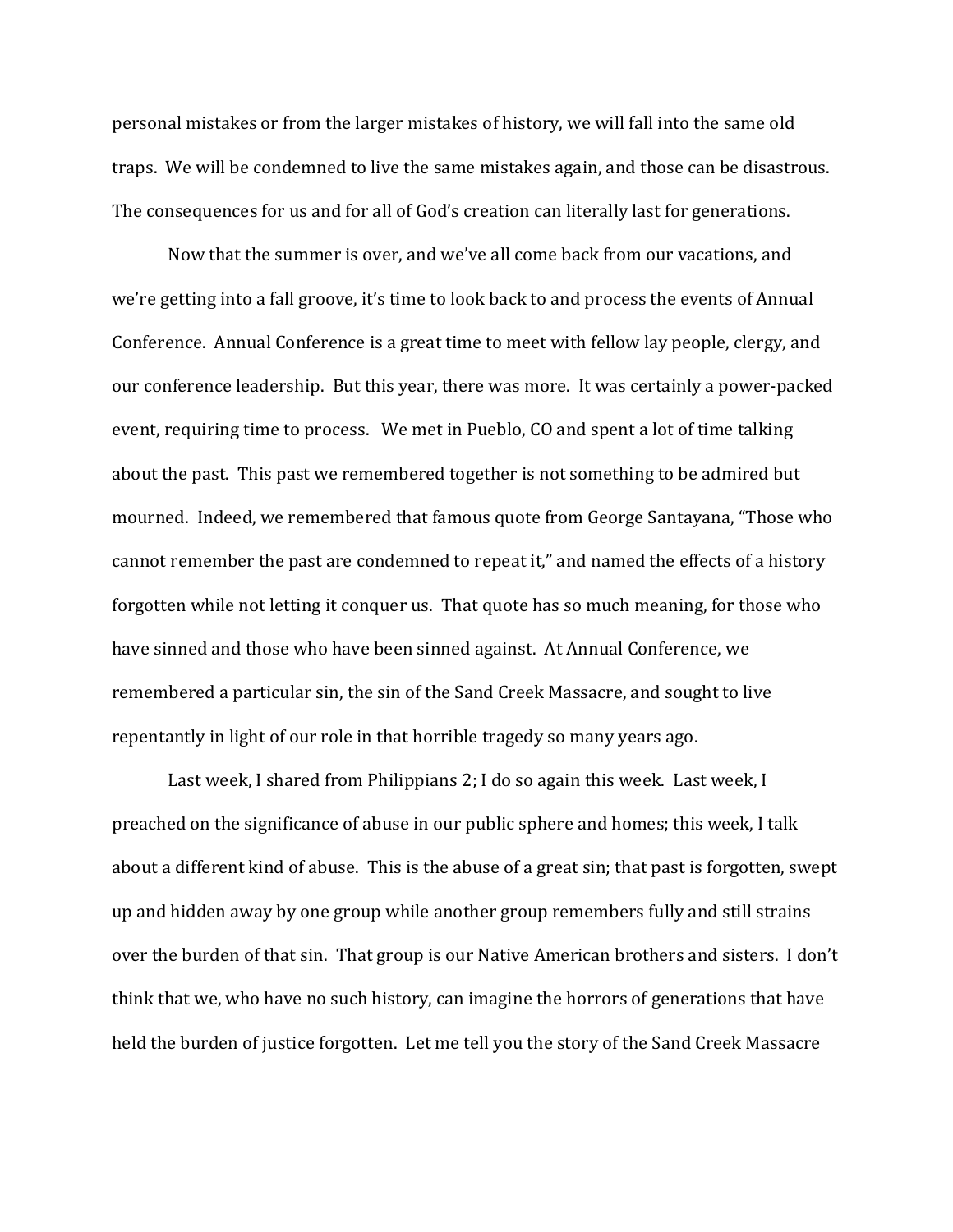and Methodism's unfortunate role in the killings, see how scripture responds to these types of sins, and move forward with ways to foster a heart full of repentance and caring.

 The story of the Sand Creek Massacre has two main characters that show two viewpoints. First, there is Colonel John Chivington: a Methodist Minister and, you would think, a seemingly noble man of God in command of many troops. On the other side was Captain Silas Soule, a lower ranking commander in charge of a company of soldiers. On the night of November 28, 1864, Colonel Chivington led several companies, including Captain Soule's, from Fort Lyon in South Eastern Colorado to Sand Creek, not too far from present day Eads, CO. Sand Creek is where several Native American Tribes camped under a flag of truce. The Native Americans were there, by our definitions, lawfully; they were given this particular land to camp by the authorities at Fort Lyon. When the troops arrived, the Native Americans there expected them to be friendly, but they were not. They opened fire. They charged. They brutally attacked. This was not a camp full of warriors but civilians, those who could not defend themselves. What followed was six to eight hours of…there's no better word for it...massacre. Women, children, the elderly…no one was safe. Some got away, but the body count was incredibly high. Chivington watched with approval as the troops under his command took to his orders. And why? Why did this attack happen? He had no good defense, except his disgusting, superior joy at seeing Native peoples killed. But the situation was not completely without conscience. Only one company stayed in formation, refusing to participate: the company of Captain Soule. In fact, he witnessed to the atrocities by reporting the evil to higher authorities. As a part of our trip to the Sand Creek Massacre site, we read that letter by Soule. It is saddening and graphic beyond my ability to share. Afterwards, there was a trial; Soule testified against Chivington in military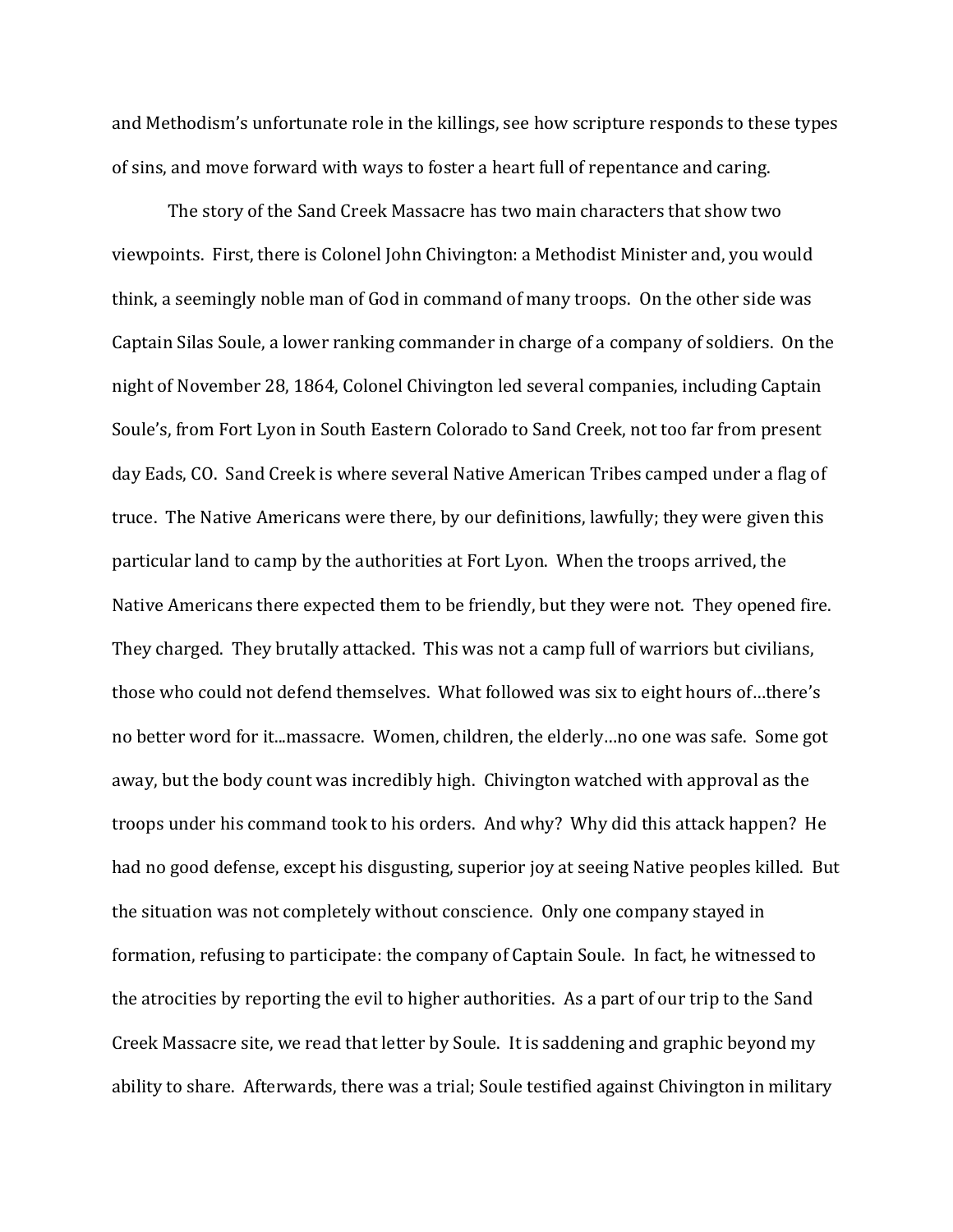court. Do you know what the outcome was? Nothing. Chivington was not held accountable by either the Methodist Church, by whom he was ordained, or the government. On the other hand, five months later, the newly married Captain Soule was serving in Denver when he was shot down. No one was accused of his murder; no witnesses could be found. I'm guessing that probably wasn't by accident. One man was the prophet here, and he suffered a sorry fate by choosing integrity. The other man committed heinous acts of slaughter, went unpunished, and remained unrepentant his whole life. Hundreds died without reason. This story is not forgotten by those still reeling from its effects.

 We as Christian peoples decided not to forget it either. At Annual Conference, we all undertook what was called an "Act of Repentance" by understanding the events, our ongoing role, and traveling to the site of the Sand Creek Massacre. We did not do this alone. Alongside us were many of the survivor's descendants. As we traveled to the site, not far from Eads, CO, we heard their stories. History like that cannot just be forgotten by a family, no matter how many hundreds of years separate us. In fact, the gentleman speaking on my bus was a survivor's descendant and an ordained minister. This was not a tour, it was a pilgrimage; we respected the site as a holy place where innocents were killed without mercy or reason and we remembered our past role in those events. After this, we returned to Pueblo to dine together in celebration of our mutual care and respect for one another, having begun the process of repentance. I don't think this act of repentance can ever be finished, but then again, that is the heart of true repentance: it never ends.

 Unfortunately, it was not an act with complete support. There were dissenting voices, for this message wasn't pleasing to hear. Those negative voices still resound: "This happened so long ago; why should we care?" "This wasn't our fault!" Indeed, it did happen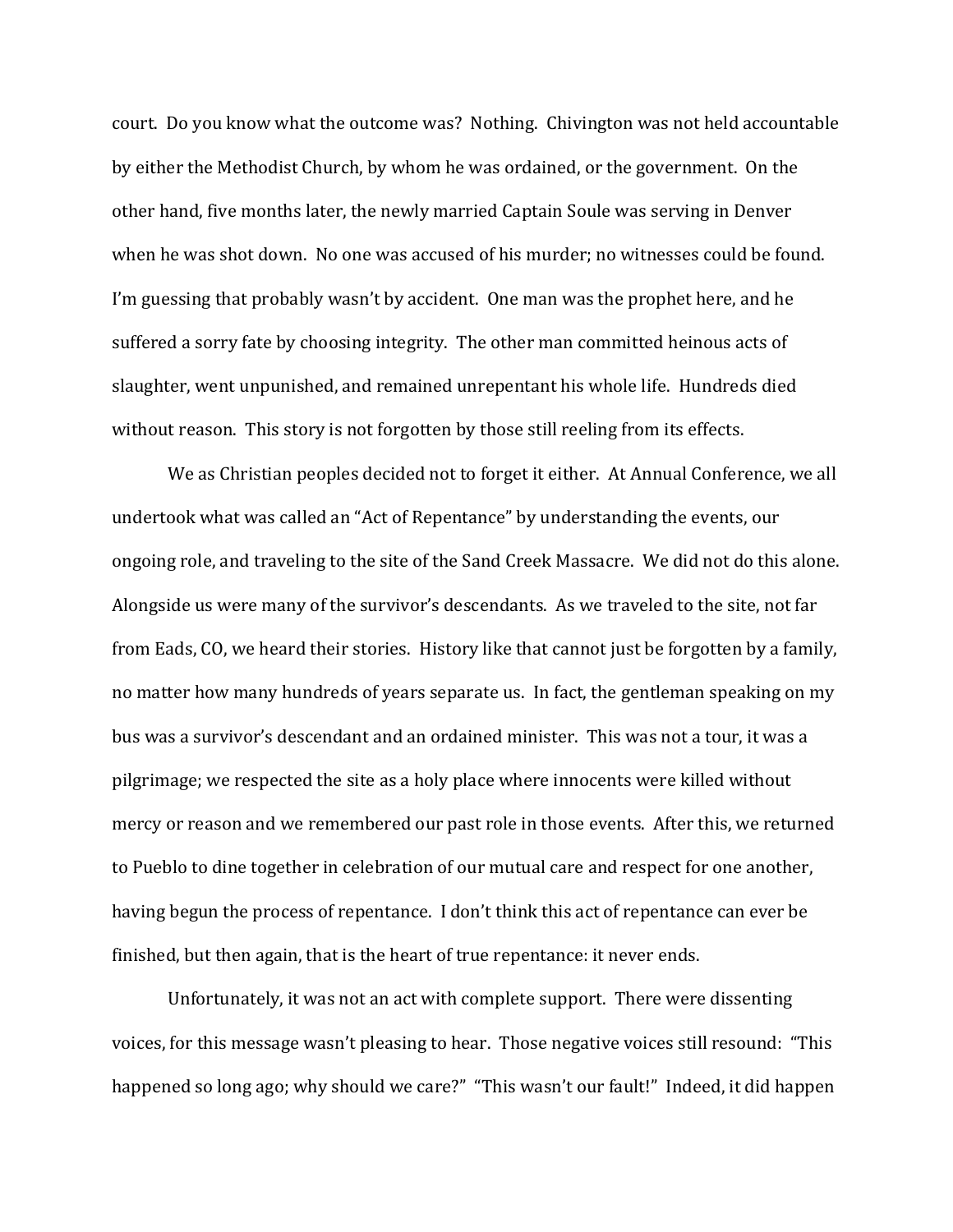a very long time ago. It is not our specific fault, but we do hold the burden of a very guilty history. We cannot and should not forget that the Methodist Church up to this day silently stood by, perhaps even silently approved of it, as a man this church ordained as a man of God and of love led a ruthless attack that went unanswered and unaccounted for. We cannot and should not forget that we still benefit today from the many atrocities from that age. Native Americans have been brutally treated and lived under treachery by the government and its people. We live on land right now that was once promised to Native Peoples and was later taken away by force. The history is harsh, but we have the chance to bring forth the Gospel. Brutality to other human beings, no matter how different they are, can never be excused in the name of "progress" or, God forbid, in God's name. These are other children of God born in God's image and receiving God's blessing. This history is our history and their history, and it is bloody and beyond sinful. We cannot deny our role in it.

Then and today, we have a choice: we can remain in ignorance and selfrighteousness or we can seek God's path, the path shown in Christ Jesus. If we do not repent of that history, by word and deed, then we also would be doomed to repeat it. That history is a history of disowning a past that is ours; that history is a history of selfsatisfaction, being comfortable with the way things are. We can easily sweep sins under the rug…not our fault! We didn't do it! Our first scripture lesson responds to this directly. Ephesians says, "You were dead through the trespasses and sins in which you once lived, following the course of this world…All of us once lived…in the passions of our flesh, following the desires of flesh and senses." Before we sought the way of the Gospel, we took the easy way out; we did what was self-pleasing. The easy thing to do is opt out, say that this whole matter is not our problem. But when we do that, we participate in the greater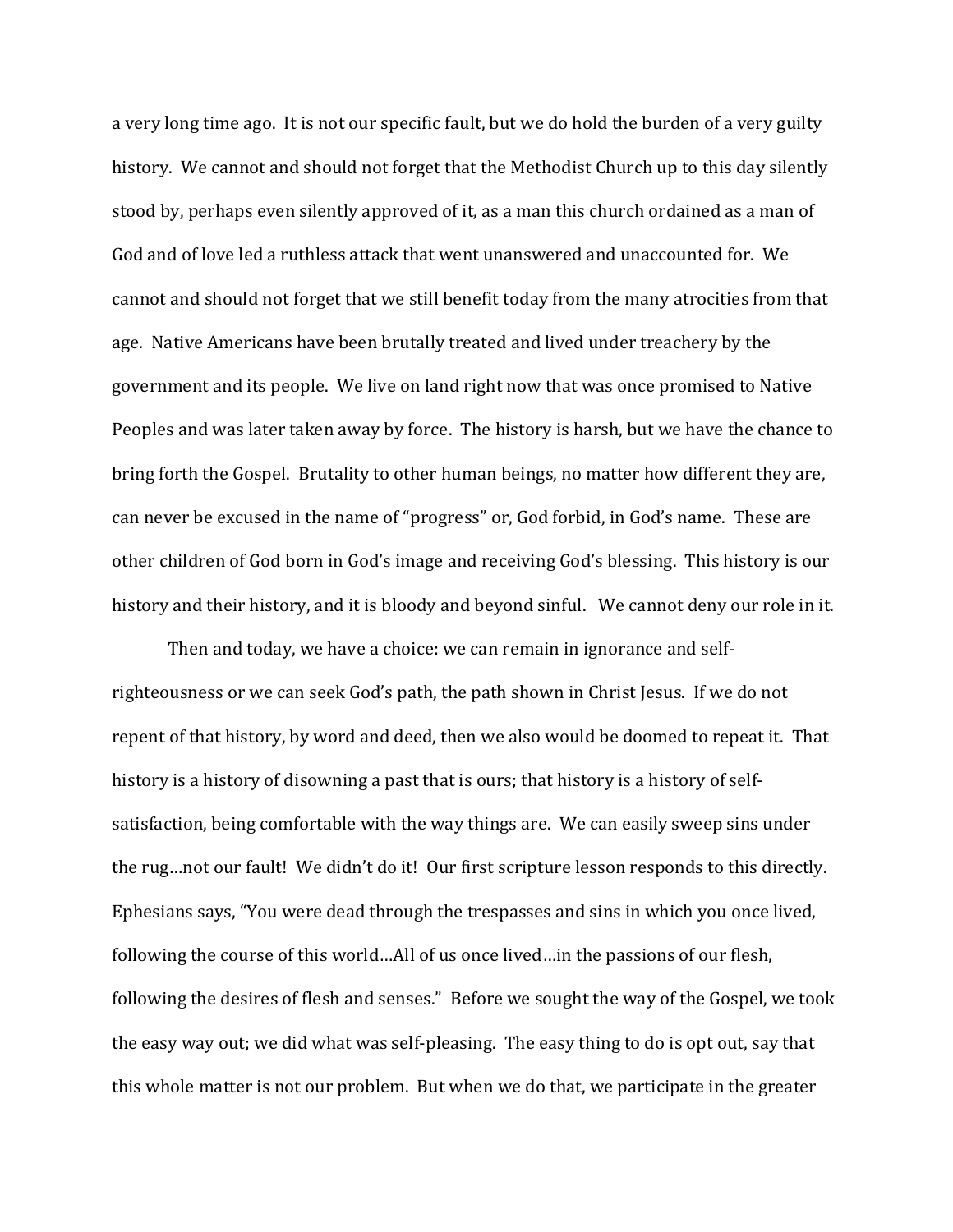sin. This is the sin of indifference and complacency, like last week. When we seek Christ, we seek a different way. "For we are what he has made us, created in Christ Jesus for good works, which God prepared beforehand to be our way of life." Through Christ's service, we turn from willful ignorance and seek good works of repentance. Following Christ means hearing the calling to care and respond to these needs, especially when the path is difficult.

 We return to our passage from Philippians because there is so much here to feed us. The passage is complex, but the message is simple: we must live into Christ's example. Christ's example calls us to completion in love, in humility, in caring for others. We are called to be of the same humility, the humility that doesn't tell others what they should be or feel but honors them as they are. Christ called people to completion by his love and care. I hope that we did when we took the long trip to Eads while hearing the struggles of families still reeling from the effects of that massacre. As Philippians 2:4 says, "Let each of you look not to your own interests, but to the interests of others." To look to our own interests here would be to wash our hands of the matter: move on with our lives not caring. After all, we didn't do it, right? But we seek something better. So what can we do today?

The bottom line is that we cannot change the past; we have no intention of doing so. That's not the point of the Acts of Repentance. In the present, we have to treat our Native American brothers and sisters better. There are still the subtle Old West stereotypes that Native Americans are aggressive and must be conquered. That's just not true. It's still pretty obvious today. Some don't care about the NFL team, the Washington Redskins, but even that simple usage is a great insult. Would any of us go up to a Native American and call them a "Redskin?" If not, how can we say that this honors these members of God's creation? We can't. It starts in subtle ways, like many other sins. How would we feel if